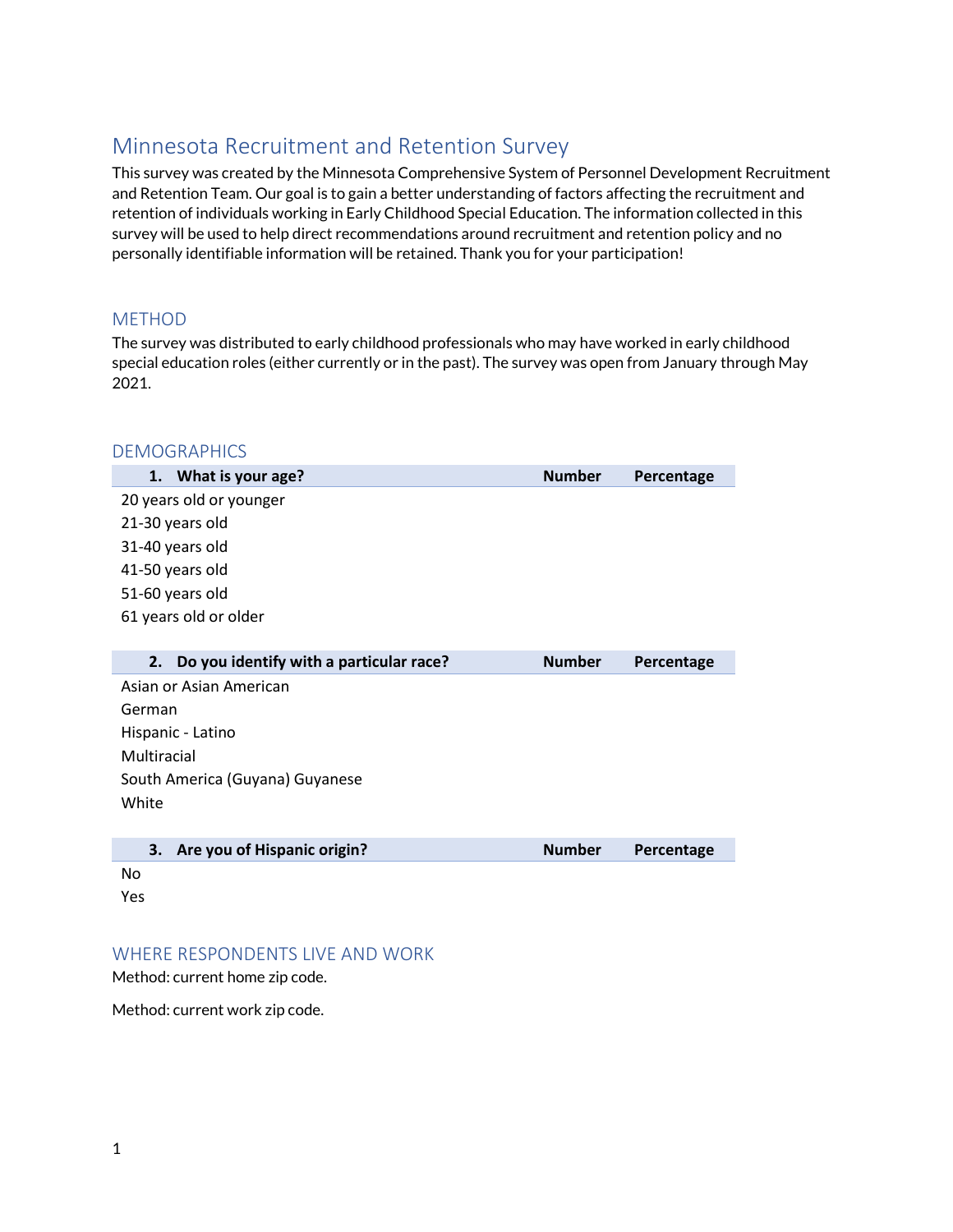### LEVEL OF EDUCATION, LICENSURE, AND WAGES

| 7. What is your highest level of education? | <b>Number</b> | Percentage |
|---------------------------------------------|---------------|------------|
| Associate's degree                          |               |            |
| Bachelor's degree                           |               |            |
| Certificate from a college or university    |               |            |
| Child Development Associate                 |               |            |
| Doctoral degree                             |               |            |
| High school diploma or GED                  |               |            |
| Master's degree                             |               |            |
|                                             |               |            |
|                                             |               |            |

| 8. Do you currently hold a professional license or business license (i.e.<br>licensed child care business)? | <b>Number</b> | Percentage |
|-------------------------------------------------------------------------------------------------------------|---------------|------------|
| Yes, and using that license in my current role                                                              |               |            |
| No, I do not have a current professional license or business license                                        |               |            |
| Yes, but not using that license in my current role                                                          |               |            |
| No, but I am currently taking courses towards or applying for a license                                     |               |            |
|                                                                                                             |               |            |
| 9. If you are currently working, what is your annual salary?                                                | <b>Number</b> | Percentage |
| \$25,000 or less                                                                                            |               |            |
| \$25,001 - \$35,000                                                                                         |               |            |
| \$35,001 - \$45,000                                                                                         |               |            |
| $A + B = 0.04$                                                                                              |               |            |

\$45,001 - \$55,000 \$55,001 - \$65,000 \$65,001 - \$75,000 \$75,001 - \$85,000 \$85,000 or more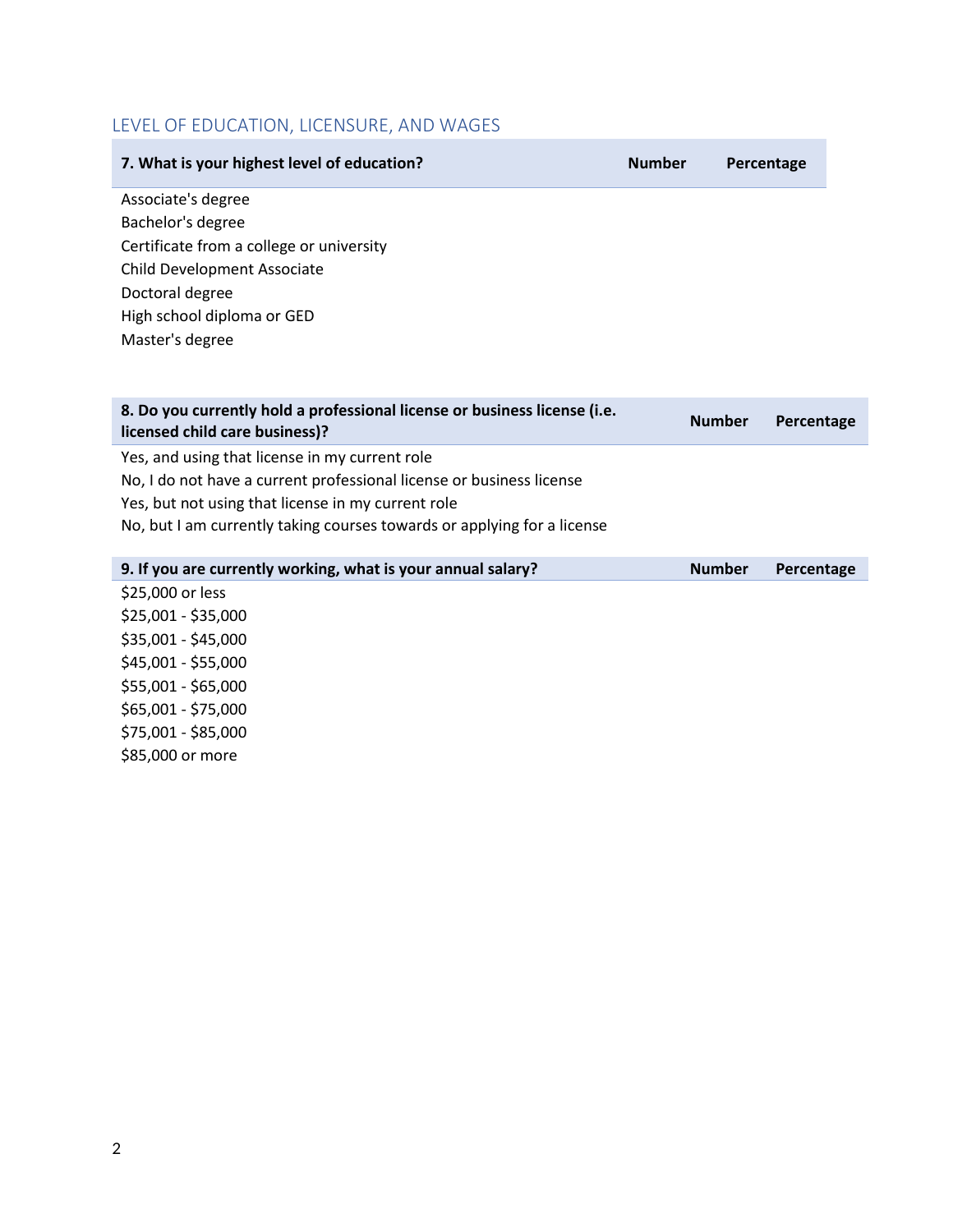## EARLY EXPERIENCES IN THE FIELD

| 10. How did you first learn about a career in early childhood special<br>education? (check all that apply)                                                                                                                                                                                                                                                                                                                              |               |            | <b>Number</b> | Percentage |
|-----------------------------------------------------------------------------------------------------------------------------------------------------------------------------------------------------------------------------------------------------------------------------------------------------------------------------------------------------------------------------------------------------------------------------------------|---------------|------------|---------------|------------|
| Teacher/professor<br>Personal experiences with special education<br>Field placement/student teaching<br>Family member or friend<br>Co-worker/peer<br>Mentor<br>Job fair<br>Other - college/grad school                                                                                                                                                                                                                                  |               |            |               |            |
| Other - on the job<br>Other - volunteer work                                                                                                                                                                                                                                                                                                                                                                                            |               |            |               |            |
| 11. What made you interested in starting a career in<br>early childhood special education? (check all that<br>apply)                                                                                                                                                                                                                                                                                                                    | <b>Number</b> | Percentage |               |            |
| Working with young children<br>Working with a child with a disability<br>Working with families<br>Values of the profession matched my own<br>Working with other professionals on a team<br>Work hours fit my needs<br>Salary/benefits fit my needs<br>Good growth opportunities<br>Flexibility to keep my career/license if I moved<br>Access to training/PD<br>Respect from others<br>Other - part of my job<br>Other - something else |               |            |               |            |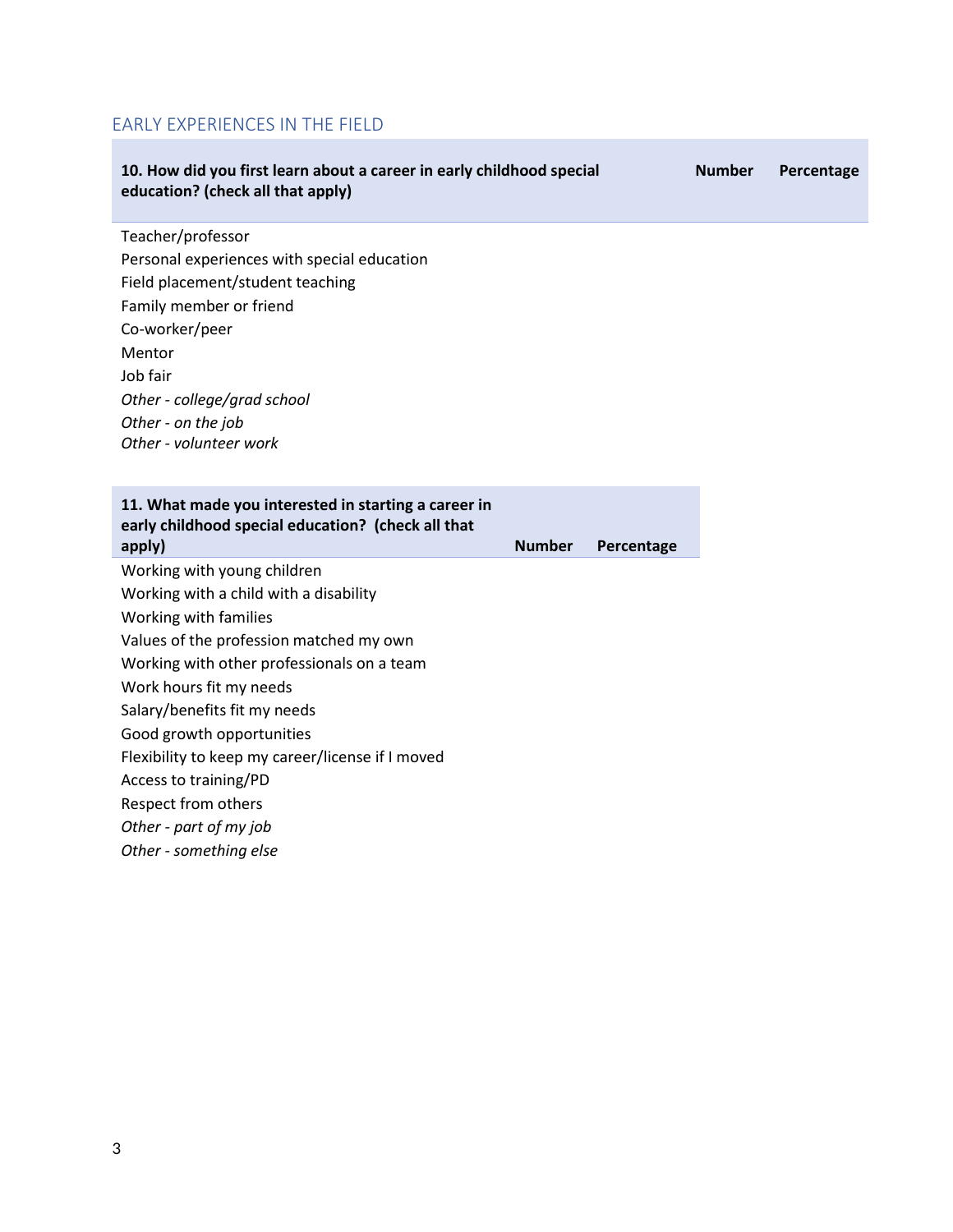|                                                                                                                                                                                           |       |                           |                        | <b>Number</b>                       |                         |     |
|-------------------------------------------------------------------------------------------------------------------------------------------------------------------------------------------|-------|---------------------------|------------------------|-------------------------------------|-------------------------|-----|
| 12. Thinking back your experiences in early childhood<br>special education, how well prepared were you for the<br>following types of activities when you first started in this<br>career? | Total | <b>Very</b><br>unprepared | Somewhat<br>unprepared | <b>Somewhat</b><br>prepared         | <b>Very</b><br>prepared | N/A |
| Working with young children (about child development)                                                                                                                                     |       |                           |                        |                                     |                         |     |
| Working with other professionals on a team                                                                                                                                                |       |                           |                        |                                     |                         |     |
| Physical demands of the job                                                                                                                                                               |       |                           |                        |                                     |                         |     |
| Working with families                                                                                                                                                                     |       |                           |                        |                                     |                         |     |
| Creating and monitoring goals for a child                                                                                                                                                 |       |                           |                        |                                     |                         |     |
| Working with children with a variety of disabilities                                                                                                                                      |       |                           |                        |                                     |                         |     |
| Completing assessments and evaluations                                                                                                                                                    |       |                           |                        |                                     |                         |     |
| Mental/emotional demands of the job                                                                                                                                                       |       |                           |                        |                                     |                         |     |
| Time to collaborate with co-workers                                                                                                                                                       |       |                           |                        |                                     |                         |     |
| Completing other paperwork or documentation                                                                                                                                               |       |                           |                        |                                     |                         |     |
| Managing caseloads                                                                                                                                                                        |       |                           |                        |                                     |                         |     |
| Managing budget/resources for your job                                                                                                                                                    |       |                           |                        |                                     |                         |     |
|                                                                                                                                                                                           |       |                           |                        | $\mathbf{R}$ and a set $\mathbf{R}$ |                         |     |

the control of the control of the control of

|                                                       |              | <b>Percentage</b>         |                        |                      |                         |     |
|-------------------------------------------------------|--------------|---------------------------|------------------------|----------------------|-------------------------|-----|
|                                                       | <b>Total</b> | <b>Very</b><br>unprepared | Somewhat<br>unprepared | Somewhat<br>prepared | <b>Very</b><br>prepared | N/A |
| Working with young children (about child development) |              |                           |                        |                      |                         |     |
| Working with other professionals on a team            |              |                           |                        |                      |                         |     |
| Physical demands of the job                           |              |                           |                        |                      |                         |     |
| Working with families                                 |              |                           |                        |                      |                         |     |
| Creating and monitoring goals for a child             |              |                           |                        |                      |                         |     |
| Working with children with a variety of disabilities  |              |                           |                        |                      |                         |     |
| Completing assessments and evaluations                |              |                           |                        |                      |                         |     |
| Mental/emotional demands of the job                   |              |                           |                        |                      |                         |     |
| Time to collaborate with co-workers                   |              |                           |                        |                      |                         |     |
| Completing other paperwork or documentation           |              |                           |                        |                      |                         |     |
| Managing caseloads                                    |              |                           |                        |                      |                         |     |
| Managing budget/resources for your job                |              |                           |                        |                      |                         |     |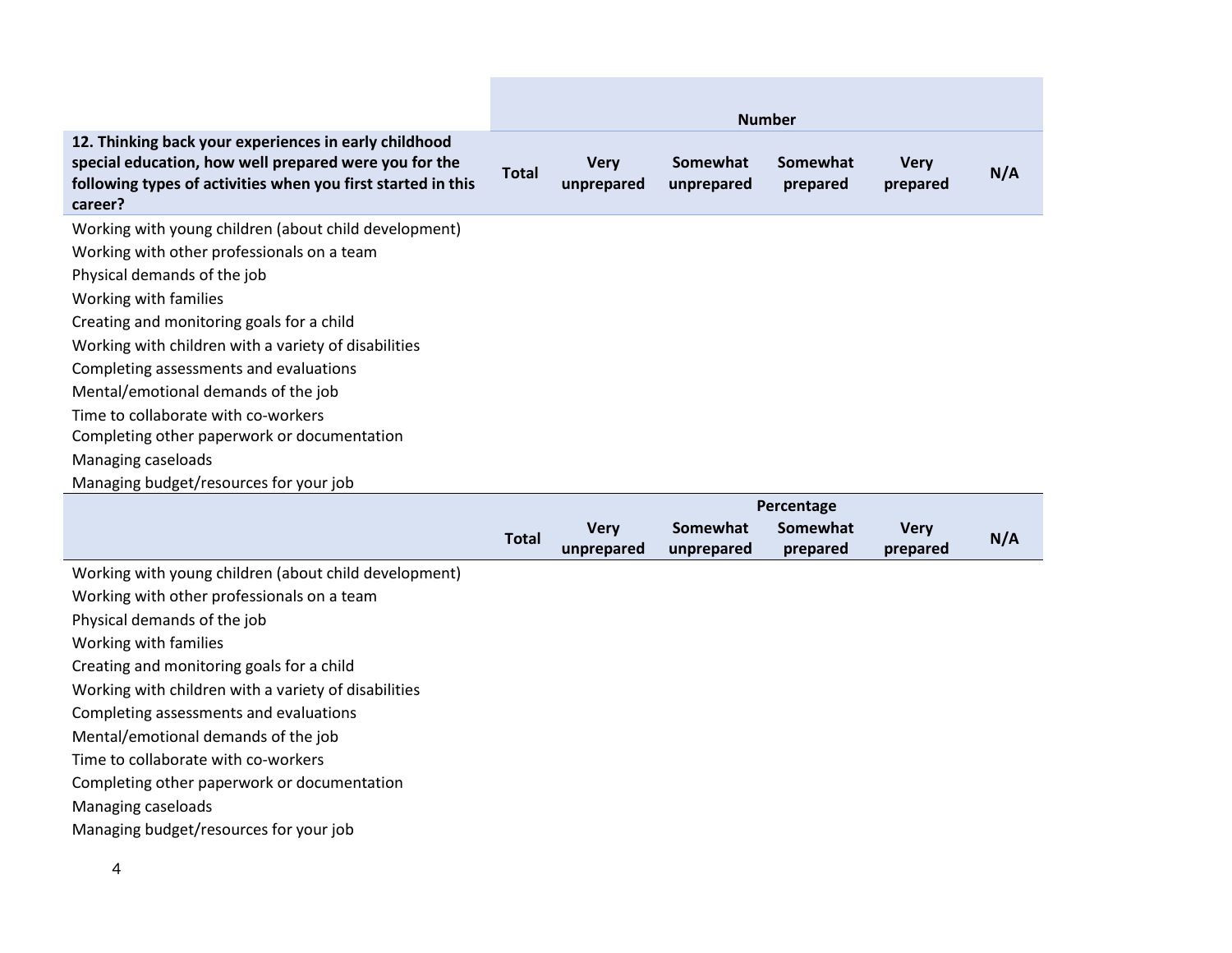### WORK HISTORY

|                                                                                                                                                    | <b>Currently</b> |                  | <b>Previously</b> |            |
|----------------------------------------------------------------------------------------------------------------------------------------------------|------------------|------------------|-------------------|------------|
| 13. What types of early childhood settings have you<br>worked as a professional in early childhood special<br>education?<br>(check all that apply) | <b>Number</b>    | Percentage       | <b>Number</b>     | Percentage |
| School-based preK (public)                                                                                                                         |                  |                  |                   |            |
| Early childhood special education (Part B, 619)                                                                                                    |                  |                  |                   |            |
| Early intervention (Part C)                                                                                                                        |                  |                  |                   |            |
| Head Start/Early Head Start                                                                                                                        |                  |                  |                   |            |
| Community child care center                                                                                                                        |                  |                  |                   |            |
| Family child care                                                                                                                                  |                  |                  |                   |            |
| School-based preK (private)                                                                                                                        |                  |                  |                   |            |
| Other                                                                                                                                              |                  |                  |                   |            |
| Clinical setting (inpatient or outpatient)                                                                                                         |                  |                  |                   |            |
| Not currently working (either retired, furloughed/laid off)                                                                                        |                  |                  |                   |            |
|                                                                                                                                                    |                  | <b>Currently</b> | <b>Previously</b> |            |
| 14. What professional roles do you currently have or have<br>previously had in early childhood special education?                                  |                  | Percentag        |                   | Percentag  |
|                                                                                                                                                    |                  |                  |                   |            |
| (check all that apply)                                                                                                                             | <b>Number</b>    | e                | <b>Number</b>     | e          |
| Early childhood special education teacher                                                                                                          |                  |                  |                   |            |
| Early interventionist                                                                                                                              |                  |                  |                   |            |
| Program director, principal, or other administrator                                                                                                |                  |                  |                   |            |
| Speech-language therapist or assistant                                                                                                             |                  |                  |                   |            |
| Coach/mentor/master teacher                                                                                                                        |                  |                  |                   |            |
| Home visitor                                                                                                                                       |                  |                  |                   |            |
| Lead teacher (child care, preK, Head Start, general ed)                                                                                            |                  |                  |                   |            |
| Early childhood family education (ECFE) staff                                                                                                      |                  |                  |                   |            |
| Occupational therapist or assistant                                                                                                                |                  |                  |                   |            |
| Early childhood special education paraprofessional                                                                                                 |                  |                  |                   |            |
| Physical therapist or assistant                                                                                                                    |                  |                  |                   |            |
| K-12 special education teacher                                                                                                                     |                  |                  |                   |            |
| Family child care provider                                                                                                                         |                  |                  |                   |            |
| Assistant teacher (child care, preK, Head Start, general ed)<br>Other - Coded                                                                      |                  |                  |                   |            |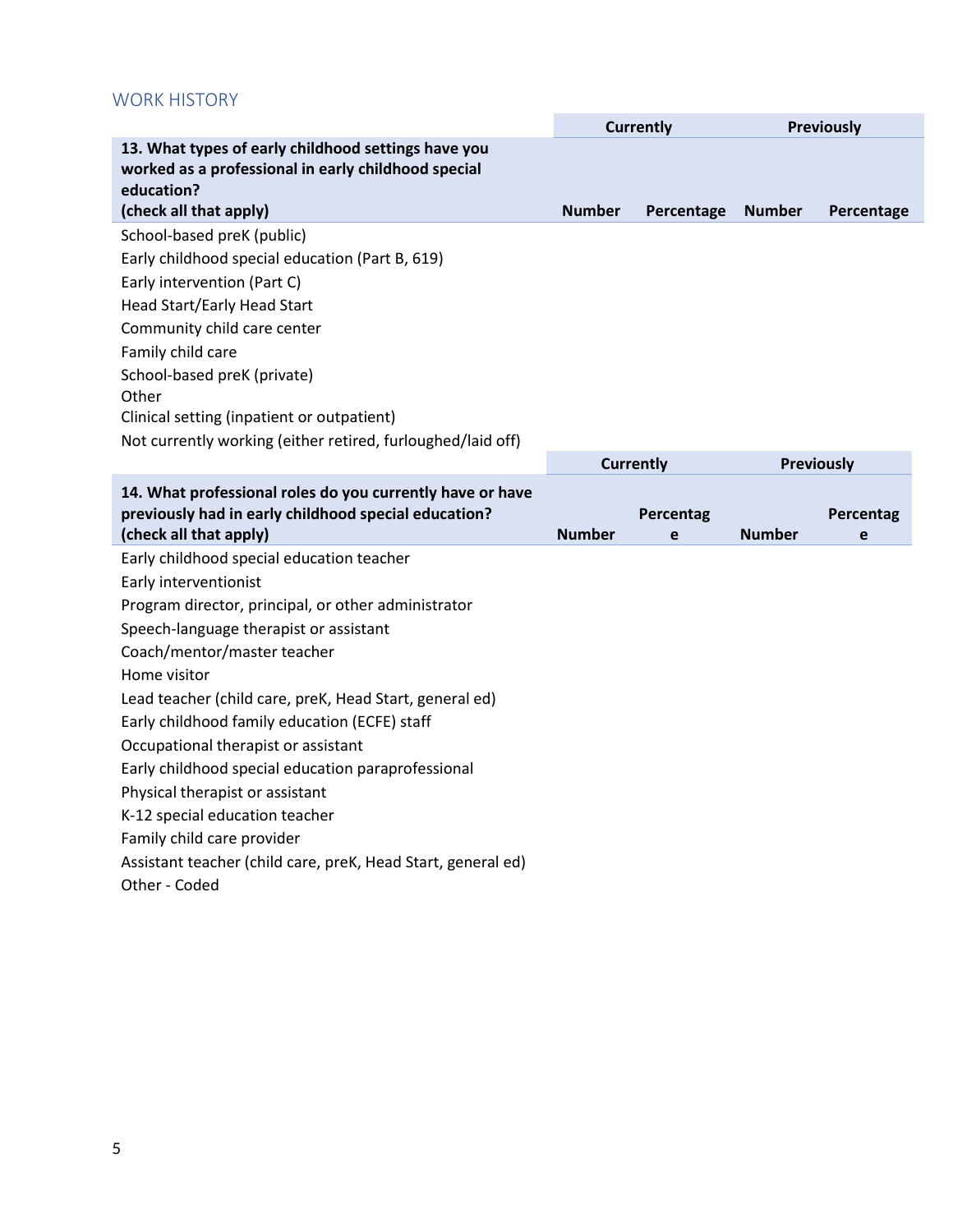#### **15. If there is one thing you could do to improve recruitment and retention of early childhood professionals, what would it be?**

Higher wages Mentoring and shadowing Administrative support Ongoing training Reduced paperwork Discuss birth to 3 careers in higher ed Lower/more realistic caseloads Reduced stress Diversity/Equity In class support

### COVID-19 IMPACTS

| 16. How has your most recent job(s) been impacted by<br>COVID-19? (N=455) | <b>Number</b> | Percentage |
|---------------------------------------------------------------------------|---------------|------------|
| My hours stayed the same                                                  |               |            |
| I could work from home                                                    |               |            |
| I was trained on health and safety protocols                              |               |            |
| I was trained on virtual learning methods or tools                        |               |            |
| I took on more duties or responsibilities                                 |               |            |
| I had access to paid sick time                                            |               |            |
| My duties or responsibilities stayed the same                             |               |            |
| I was able to flex my schedule                                            |               |            |
| My duties or responsibilities were reduced                                |               |            |
| None of these                                                             |               |            |
| I voluntary reduced my hours                                              |               |            |
| I was furloughed or laid off                                              |               |            |
| My hours were reduced by my employer                                      |               |            |
| I wasn't offered any additional training                                  |               |            |
| Other - trained myself on new skills                                      |               |            |
| Other - changed jobs                                                      |               |            |
| Other - more scheduling demands                                           |               |            |
| Other - increased computer time                                           |               |            |
| Other - increased documentation required                                  |               |            |
| Other - left out of trainings available to other staff                    |               |            |
| Other - more expected without increased compensation                      |               |            |
| Other - retired prior to covid                                            |               |            |
| Other - too many mandatory in person meetings and trainings               |               |            |

**Number Percentage**